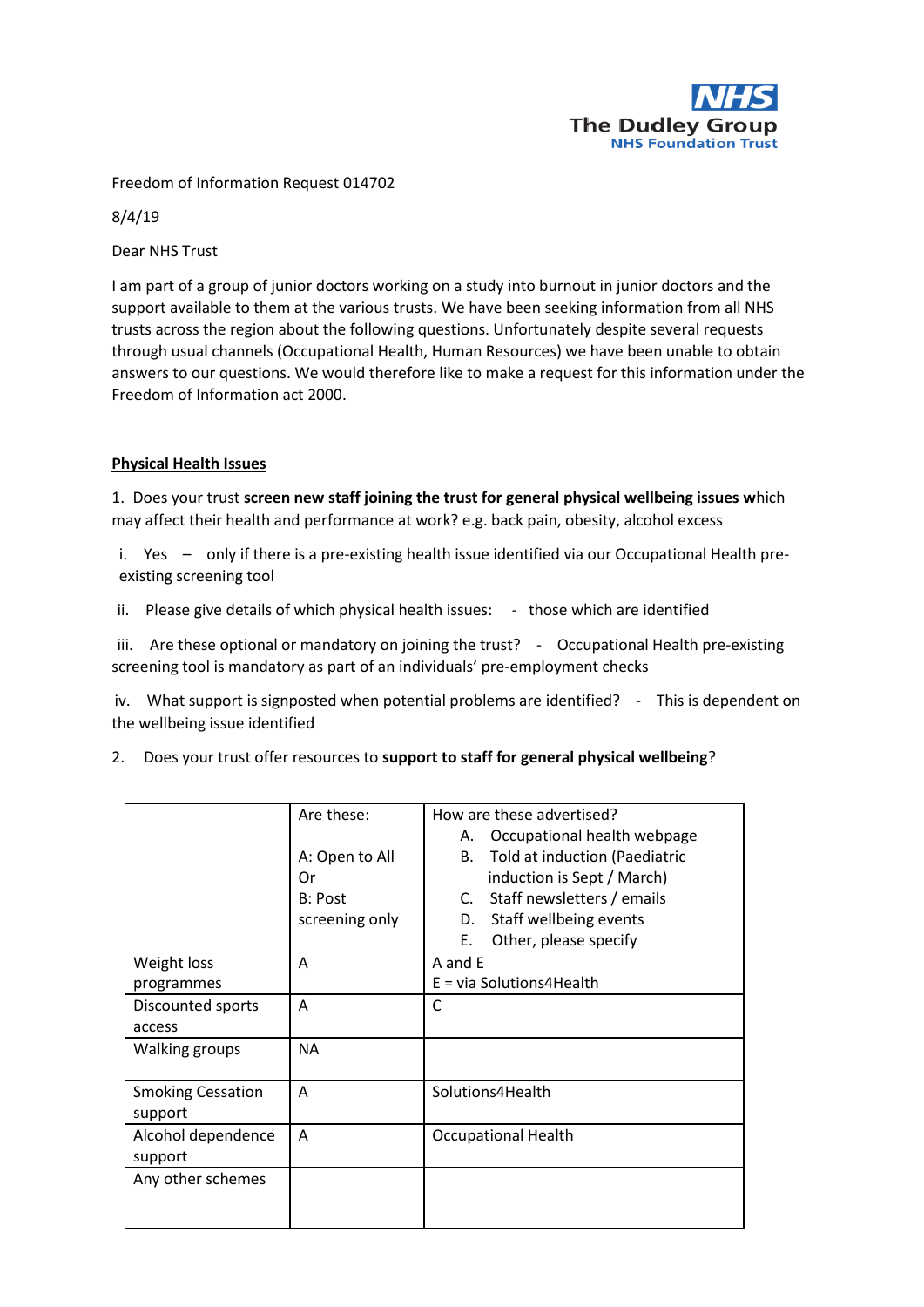- i. Do you have data about uptake and success rates for different initiatives? None held
- ii. Do you have information about use by clinical v. non-clinical staff? None held

## **Burnout / Stress Issues**

3. Does your trust **screen new staff joining the trust for burnout / mental health symptoms**?

Yes - only if there is a pre-existing health issue via our Occupational Health pre-existing screening tool

If so:

i. Which scales do you use? - Anxiety & Depression Scale

ii. Would you be willing to share your burnout rates with us for our study – none held

iii. If trainees are identified as having concerns / being at risk do you:

■ Invite for further occupational health assessment? - Yes

 Offer intervention support – if so, what? - Remploy, Employee Assistance Programme, Staff Counselling via Occupational Health

- Notify their supervisor yes
- $\blacksquare$  Notify the Deanery  $\blacksquare$  supervisor would undertake this
- Refer onwards for support at Deanery level supervisor would undertake this
- 4. Does your trust offer resources to **support to staff for burnout / mental health issues**?

Do you offer…

|                     | Who can          | How are these advertised?   |                                            |
|---------------------|------------------|-----------------------------|--------------------------------------------|
|                     | Access?          | А.                          | Occupational health webpage                |
|                     |                  | В.                          | Told at induction (Paediatric induction is |
|                     | Open to All      |                             | Sept / March)                              |
|                     | Or               |                             | C. Staff newsletters / emails              |
|                     | Post screening   | D.                          | Staff wellbeing events                     |
|                     | only             | Ε.                          | Other, Please specify                      |
| Face-to-face        | E - Remploy<br>A |                             |                                            |
| mindfulness /       |                  |                             |                                            |
| relaxation within   |                  |                             |                                            |
| trust               |                  |                             |                                            |
| Face-to-face        | <b>NA</b>        |                             |                                            |
| mindfulness /       |                  |                             |                                            |
| relaxation outside  |                  |                             |                                            |
| of trust            |                  |                             |                                            |
| Signposting to free | A                | Occupational health webpage |                                            |
| Apps / websites for |                  |                             |                                            |
| mindfulness         |                  |                             |                                            |
| Funding for         | Not available    |                             |                                            |
| subscription Apps   |                  |                             |                                            |
| e.g. Headspace?     |                  |                             |                                            |
| Any other schemes   |                  |                             |                                            |
|                     |                  |                             |                                            |

- 5. Do you offer Counselling Sessions Yes
- i. If so  $-$  how many sessions  $-$  dependant on the number of referrals
- ii. How do staff access these? All of those detailed below